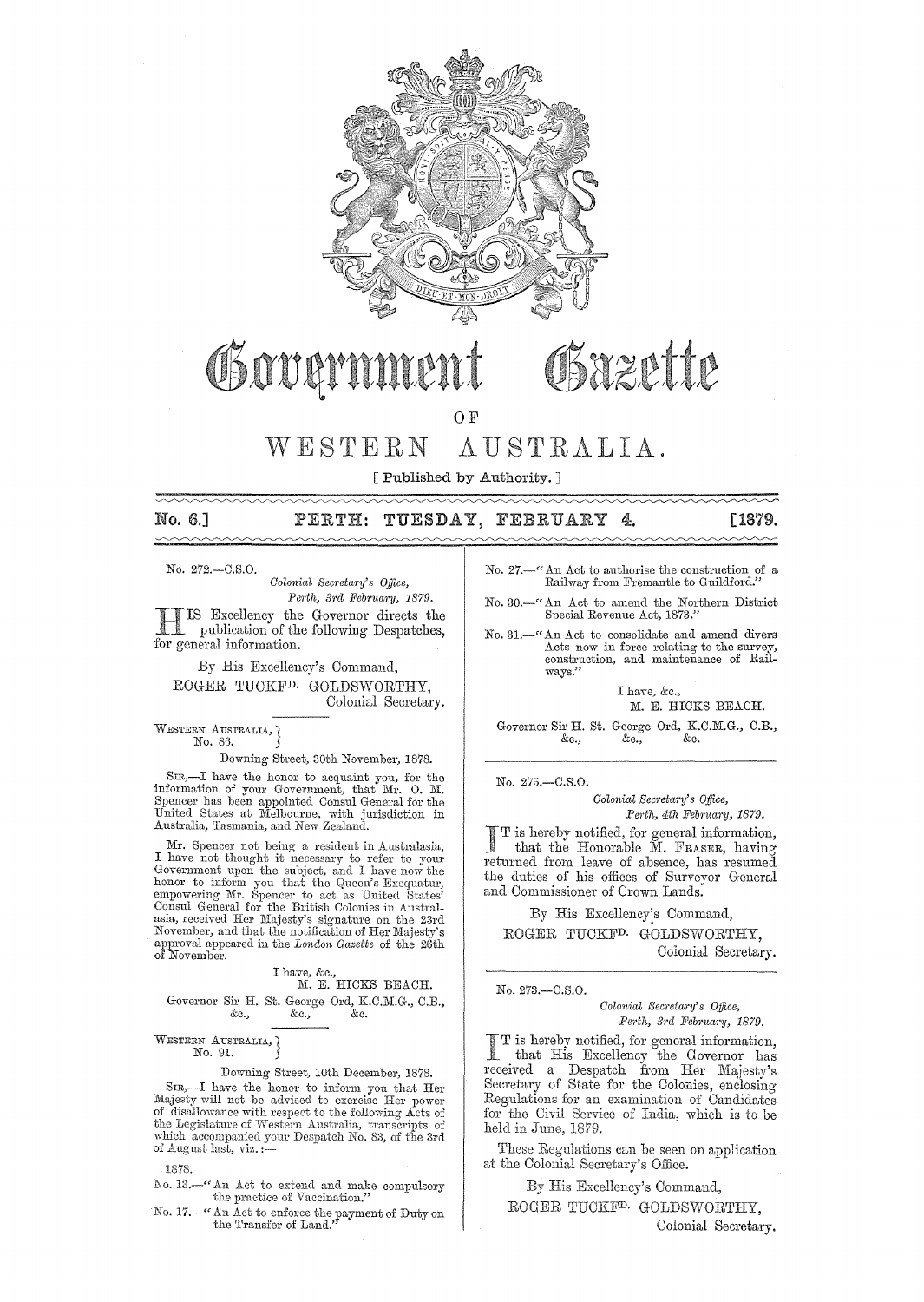No. 269.-C.S.0.

*Colonial Secretary's Office, Perth, 29th January, 1878.* 

Excellency the Governor directs the publication of the following Circular Despatch, with enclosure, for general information.

By His Excellency's Command, ROGER TUCKFD. GOLDSWORTHY, Colonial Secretary.

#### CIRCULAR.

Downing Street, 6th December, 1878.

I have, &c.<br>M. E. HICKS BEACH.

SIR,-I have the honor to transmit to you, for publication in the Colony under your Government, a copy of a Treaty between Her Majesty and the King of Spain for the mutual surrender of Fugitive Criminals, as well as a copy of the Order in Council of the 27th November, for carrying that Treaty into effect.

It will be observed that under Article 17 the Treaty comes into operation ten days after its pnblication in conformity with the laws of the respective countries. It will therefore be in force in this country from the 9th instant.

The Officer Administering the Government of W. A.

*Extract from " The London Gazette" of Friday, November 29, 1878.* 

At the Court at *Windsor,* the 27th day of *November, 1878.* 

Present:

#### THE QUEEN'S MOST EXCELLENT MAJESTY IN COUNCIL.

WHEREAS by an Act of Parliament made and passed in the Session of Parliament holden in the thirty-<br>third and thirty-fourth years of the reign of Her present Majesty, intituled "An Act for amending the Law<br>telating to the E Parliament holden in the thirty-sixth and thirty-seventh years of the reign of Her present Majesty,<br>intituled "An Act to amend the Extradition Act, 1870," it was amongst other things enacted, that where an<br>arrangement has criminals, Her Majesty may, by Order in Council, direct that the said Acts shall apply in the case of such foreign State; and that Her Majesty may, by the same or auy subsequent Order, limit the operation of the Order, and restrict the same to fugitive criminals who are in or suspected of being in the part of Her Majesty's dominions specified in the Order, and render the operation thereof subject to such conditions, exceptions, and qualifications as may be deemed expedient:

And whereas a Treaty was concluded on the fourth day of June, one thousand eight hundred and<br>seventy-eight, between Her Majesty and the King of Spain, for the Mutual Extradition of Fugitive Criminals,<br>which Treaty is in th

HER Majesty the Quecn of the United Kingdom of Great Britain and Ireland, and His Majesty the King of Spain, having judged it expedient, with a<br>view to the better administration of justice and the<br>prevention of crime, that persons charged with, or<br>convicted of the crimes hereinafter enumerated, and<br>being fugitives circumstances, be reciprocally delivered up, have resolved to conclude the present Treaty, and have appointed as their Plenipotentiaries, namely:-

Her Majesty the Queen of the United Kingdom of Great Britain and Ireland, the Right Honorable<br>Robert Arthur Talbot Gascoyne Cecil, Marquis and<br>Earl of Salisbury, Viscount Cranborne, Dorset, and<br>Baron Cecil of Essendine, a Peer of the United<br>Kingdom, a Member of Her Maj able Privy Council, Her Principal Secretary of State for Foreign Affairs:

And His Majesty the King of Spain, Don Manuel<br>Rancés y Villanueva, Marquis of Casa-Laiglesia, a<br>Senator of the Kingdom, Knight Grand Cross of the<br>Royal and Distinguished Order of Charles III, and<br>Knight of the First Class the Crown of Italy, of Frederick of Wurtemburg,<br>and of Albert the Valorous of Saxony; of the Grand<br>Ducal Orders of Philip the Magnanimous of Hesse-<br>Darmstadt, of the White Hawk of Saxe-Weimar, of<br>the Crown of Vandalia of M and of the Ducal Order of Adolphus of Nassau; Knight Grand Cross of the Lion and the Sun of Persia, &c., His Envoy Extraordinary and Minister Pleni-potentiary to Her Majesty the Queen of the United Kingdom of Great Britain and Ireland;

Who, after having communicated to each other their respective full powers, and found them in good and due form, have agreed upon the following articles :-

#### ARTICLE 1.

Her Majesty the Queen of the United Kingdom of Great Britain and Ireland engages to deliver up, under the circumstances and on the conditions stipulated in the present Treaty, all persons, and

His Majesty the King of Spain engages to deliver up, under the like circumstances and conditions, all persons excepting his own subjects, who, having been charged with, or convicted by the Tribunals of one of the two High Contractiug Parties, of the crimes or offences enumerated in Article 1I, com- mitted in the territory of the one party, and who shall be found within the territory of the other.

#### ARTICLE 1I.

The extradition shall be reciprocally granted for the following crimes or offences :-

1. Murder (including assassination, parricide, infanticide, poisoning, or attempt to murder).

2. Manslaughter.

3. Administering drugs or using instruments with intent to procure the miscarriage of women.

4. Rape.

5. Aggravated or indecent assault. Carnal knowledge of a girl under the age of 10 years; carnal knowledge of a girl above the age of 10 years and under the age of 12 years; indecent assault upon any female, or any attempt to have carnal knowledge of a girl under 12 years of age.

6. Kidnapping and false imprisonment, child-stealing, abandoning, exposing, or unlawfully detaining' children.

7. Abduction of minors.

8. Bigamy.

9. Wounding, or inflicting grievous bodily harm. 10. Assaulting a magistrate or peace or public officer.

11. Threats by letter or otherwise with intent to extort money or other things of value.

12. Perjury, or subornation of perjury.

13. Arson.

14. Burglary or housebreaking, robbery with violence, larceny or embezzlement.

15. Fraud by a bailee, banker, agent, factor, trustee, director, member, or public officer of any company, made criminal by any law for the time being in force,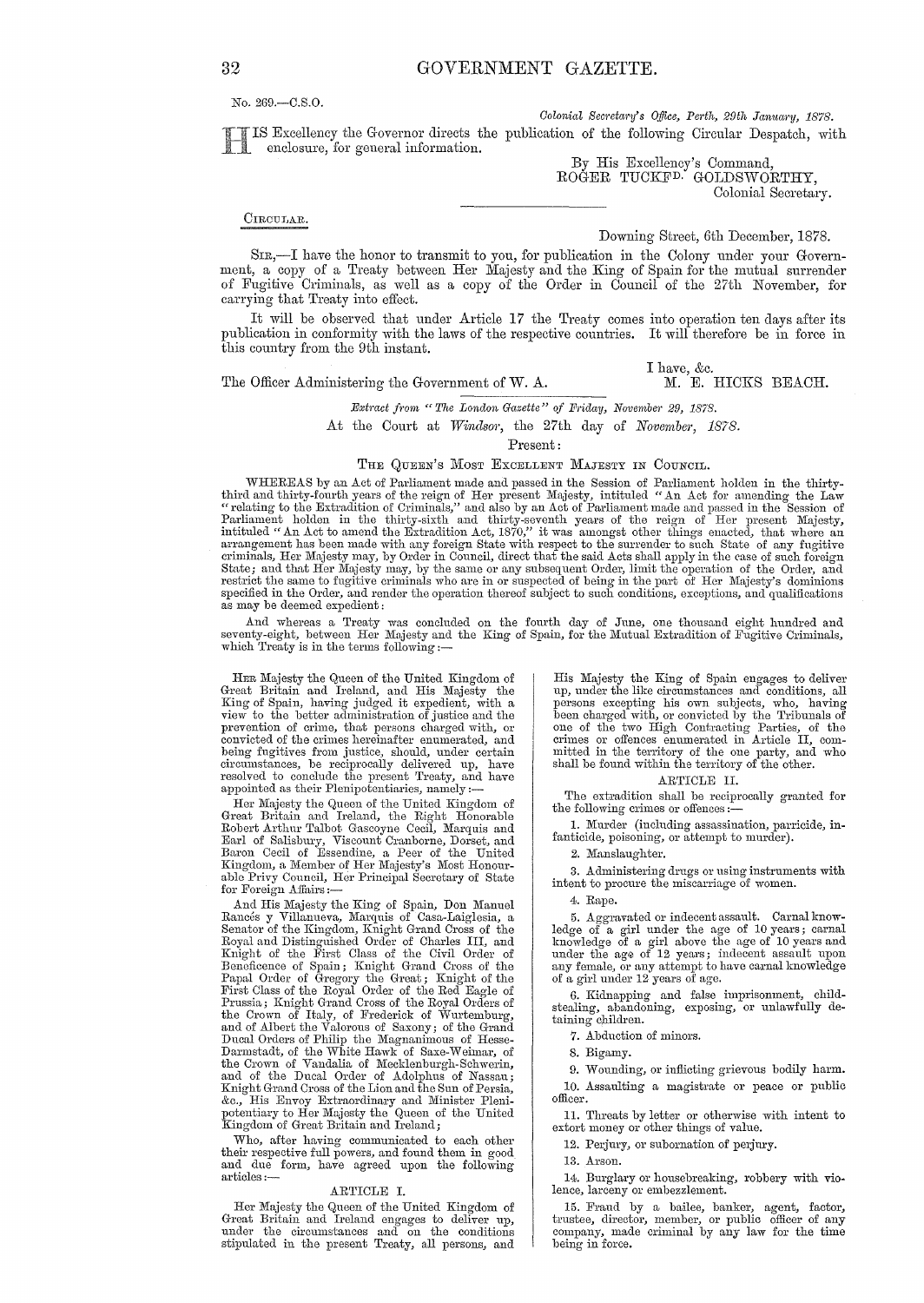16. Obtaining money, valuable security, or goods by false pretences; receiving any money, valuable security, or other property, knowing the same to have been unlawfully obtained.

17. (a) Counterfeiting or altering money, or bring-

- ing into circulation counterfeited or altered money; (b) Forgery, or counterfeiting or altering or uttering what is forged, counterfeited, or altered.
	- $(c)$  Knowingly making without lawful authority<br>any instrument, tool, or engine adapted and intended for the counterfeiting of the coin of the realm.
	- 18. Crimes against Bankruptcy Law.
	- 19. Any malicious act done with intent to endanger persons in a railway train.
	- 20. Malicious injury to property, if such offence be indictable.
	- 21. Crimes committed at sea.
		- $(a)$  Piracy by the law of nations.
		- (b) Sinking or destroying a vessel at sea, or attempting or conspiring to do so.
		- (c) Revolt or conspiracy to revolt by two or more persons on board a ship on the high seas against the authority of the master.
		- $(d)$  Assault on board a ship on the high seas with intent to destroy life, or grievous bodily harm. to do

22. Dealing in slaves in such manner as to constitute an offence against the laws of both countries.

The extradition is also to take place for participation in any of the aforesaid crimes as an accessory  $\overline{C}$  and  $\overline{C}$  are an accessory before or after the fact, provided such participation be punishable by the laws of both Contracting Parties.

#### ARTICLE III.

The present Treaty shall apply to crimes and The pession relative to the signature of the<br>offences committed prior to the signature of the<br>Treaty; but a person surrendered shall not be tried<br>for any crime or offence committed in the other<br>country before the extraditi for which his surrender has been granted.

#### ARTICLE IV

No person shall be surrendered if the offence in respect of which his surrender is demanded is one of a political character, or if he prove to the satisfaction<br>of the competent authority of the State in which he<br>is that the requisition for his surrender has in fact been made with a view to try or punish him for an other of a political character.

#### ARTICLE V.

In the States of His Majesty the King of Spain, excepting the provinces or possessions beyond sea, the proceedings for demanding and obtaining the extradition shall be as follows :-

The Diplomatic Representative of Great Britain shall send to the Minister for Foreign Affairs (Minisshall send to the minister for a contract that the densition, and the densition and for extradition, and authenticated and legalized copy of the sentence or of the warrant of arrest against the person accused, clearly show cial document shall be accompanied, if possible, by a description of the person claimed, and any other information or particulars that may serve to identify him.

These documents shall be communicated by the Minister for Foreign Affairs to the Minister of Grace and Justice, by whose Department, after examining and of the documents and fining that there is reason for<br>the extradition, a Royal Order will be issued granting<br>it, and directing the arrest of the person claimed and<br>his delivery to the British authorities.

In virtue of the said Royal Order the Minister of the Interior (Ministro de la Gobernacion) will adopt<br>the fitting measures for the arrest of the fugitive, and when this has taken place, the person claimed<br>shall be placed at the disposal of the Diplomatic Representative who has demanded his extradition, and<br>he shall be taken to the part of the frontier or to the seaport where the Agent appointed for the purpose<br>by Her Britannic Majesty's Government is ready to take charge of him.

In case the documents furnished by the said Government for the identification of the person claimed, or the information obtained by the Spanish authorities for the same purpose, should be considered in-<br>sufficient, immediate notice thereof shall be given to the Diplomatic Representative of Great Britain, and the person under arrest shall be detained until the British Government shall have furnished fresh evidence to prove his identity or to clear up any other<br>difficulty relative to the examination and decision of the affair.

#### ARTICLE VI.

In the dominions of Her Britannic Majesty, other than the Colonies or Foreign Possessions of Her<br>Majesty, the manner of proceeding, in order to de-<br>mand and obtain extradition, shall be as follows:

(A.) In the case of a person accused—The requisition for the surrender shall be made to Her Britannic Majesty's Principal Secretary of State for Foreign Affairs by the Diplomatic Representative of His Majesty the King of be accompanied by a warrant of arrest or other equivalent judicial document, issued by a Judge or Magistrate duly authorized to take oognizance of the acts charged against the accused in Spain, and duly authorized depositi the person claimed, and any particulars which may serve to indentify him.

The said Principal Secretary of State shall transmit such documents to Her Britannic Majesty's Principal Secretary of State for the Home Department, who Secretary of State for the Home Department, who<br>shall then, by order under his hand and seal, signify<br>to some Police Magistrate in London that such<br>requisition has been made, and require him, if there<br>be due cause, to issu dom, he shall issue his warrant accordingly.

When the person claimed shall have been apprehended, he shall be brought before the Magistrate<br>who issued the warrant, or some other Police Magistrate<br>trate in London. If the evidence to be then produced shall be such as to justify, according to the law of England, the committal for trial of the raw of England, the commental for the second had<br>been committed in the United Kingdom, the Police<br>Magistrate shall commit him to prison to await the<br>warrant of the Secretary of State for his surrender;<br>sending immediately tificate of the committal and a report upon the case.

After the expiration of a period from the committal The two me explanator of a period from the commutation<br>of the prisoner, which shall never be less than fifteen<br>days, the Secretary of State shall, by order under his hand and seal, order the fugitive criminal to be surrendered to such person as may be duly authorized<br>to receive him on the part of the Spanish Government.

(B.) In the case of a person convicted—the course of proceeding shall be the same as above indicated, except that the warrant to be transmitted by the Diplomatic Representative of Spain in support of his requisition shall state the place and date of his conviction.

The evidence to be produced before the Police Magistrate shall be such as would, according to the law of England, prove that the prisoner was convicted of the crime charged.

(C.) Persons convicted by judgment in default or  $arr \ell t$  de contunace, shall be, in the matter of extradition, considered as persons accused, and, as such, be surrendered

(D.) After the Police Magistrate shall have committed the accused or convicted person to prison to await the order of a Secretary of State for his surawate the other of a Schedury of State for this sur-<br>render, such person shall have the right to apply for<br>a writ of habeas corpus; if he should so apply his<br>surrender must be deferred until after the decision<br>of the Court then can only take place if the decision is adverse to the applicant. In the latter case the Court may at<br>once order his delivery to the person authorized to<br>order his surrender, without the order of a Secretary of State<br>for his surrender, or commit him to prison to await such order.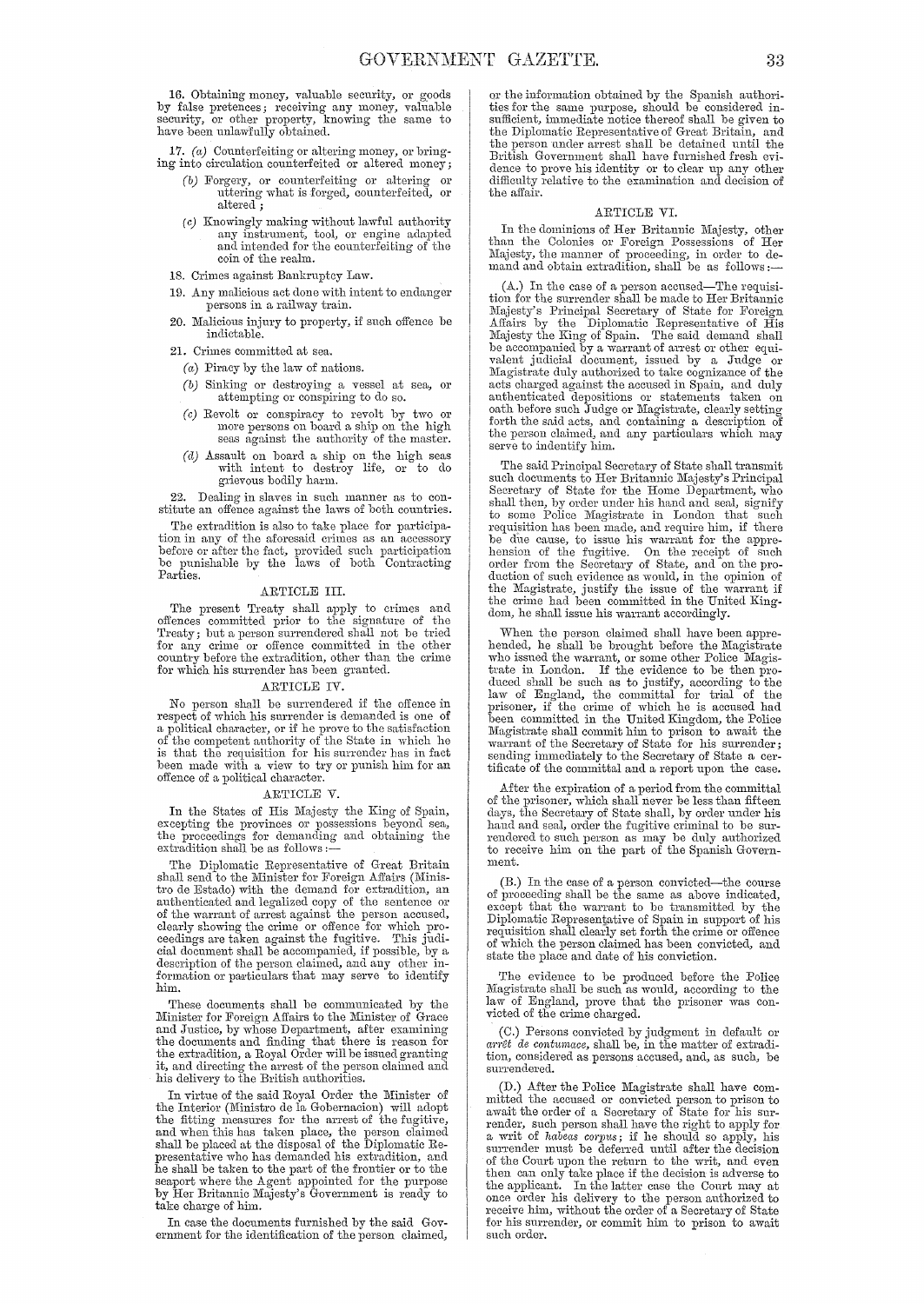### ARTICLE VII.

Warrants, depositions, or statements on oath, issued or taken in the dominions of either of the two High Contracting Parties, and copies thereof, and certificates of or judicial documents stating the facts of conviction, shall be received in evidence in proceedings in the dominions of the other, if purporting to be signed or certified by a Judge, Magistrate, or officer of the country where they were issued or taken, provided such warrants, depositions, statements, copies, certificates, and judicial documents are authenticated by the oath of some witness, or by being sealed with the official seal of the Minister of Justice, or some other Minister of State.

#### ARTICLE VIII.

A fugitive criminal may be apprehended under a warrant issued by any Police Magistrate, Justice of the Peace, or other competent authority in either country, on such information or complaint, and such evidence, or after such proceedings as would, in the opinion of the authority issuing the warrant, justify<br>the issue of a warrant if the crime had been com-<br>mitted or the person convicted in that part of the<br>dominions of the two Contracting Parties in which<br>the Magistrate, J petent authority exercises jurisdiction: provided,<br>however, that, in the United Kingdom, the accused<br>shall, in such case, be sent as speedily as possible<br>before a Police Magistrate in London. He shall, in<br>accordance with t term of thirty days, a requisition for extradition shall not have been made by the Diplomatic Agent of his country, in accordance with the stipulations of this Treaty.

The same rule shall apply to the cases of persons accused or convicted of any of the crimes or offences specified in this Treaty, and committed on the high seas on board any vessel of either country which may come into a port of the other.

#### ARTICLE IX.

If the fugitive criminal who has been committed to prison be not surrendered and conveyed away within<br>two months after such committal, or within two months after the adverse decision of the Court upon the return to a writ of *habeas corpus* in the United Kingdom, he shall be discharged from custody, unless sufficient cause be shown to the contrary.

#### ARTICLE X.

In the Provinces beyond sea, Colonies and other Possessions beyond sea of the two High Contracting Parties, the manner of proceeding shall be as follows :-

The requisition for extradition of the fugitive criminal who has taken refuge in an over-sea Pro-<br>vince, Colony, or Possession of either of the two<br>Contracting Parties, shall be made to the Governor<br>or chief authority of such Province, Colony, or Pos-<br>session by the chi State in such Province, Colony or Possession; or, if the fugitive has escaped from an over-sea Province, Colony, or Possession of the State on whose behalf<br>the extradition is demanded, by the Governor or chief<br>authority of such Province, Colony, or Possession.

In these cases the provisions of this Treaty slmll be observed as far as possible by the respective Go-<br>vernors or chief authorities, who, however, shall be<br>at liberty either to grant the extradition or to refer<br>the decision of the matter to the Governments of their respective countries.

#### ARTICLE XI.

In cases where it may be necessary, the Spanish Government shall be represented at the English Courts by the Law Officers of the Crown, and the English Government in the Spanish Court by the Public Prosecutor *(Ministerio Fiscal)*.

The respective Governments will give assistance to the Diplomatic Representatives who claim their intervention for the custody and security of the persons subject to extradition.

### ARTICLE XII.

The claim for extradition shall not be complied with if the individual claimed has been already tried for the same offence in the country whence the extradition is demanded, or if, since the commission of the acts charged, the accusation or the conviction, exemption from prosecution or punishment has been acquired by lapse of time, according to the laws of that country.

#### ARTICLE XIII.

If the individual claimed by one of the two High Contracting Parties, in pursuance of the present Treaty should be also claimed by one or several other powers, on account of other crimes or offences<br>committed upon their respective territories, his ex-<br>tradition shall be granted to that State whose<br>demand is earliest in date; unless any other arrangement should exist between the different Governments to determine the preference, either on account of the gravity of the crime or offence, or for any other reason.

#### ARTICLE XIV.

If the individual claimed should be under prosecution, or have been condemned for a crime or offence committed in the country where he may have taken refuge, his surrender may be deferred until he shall have been set at liberty in due course at law.

In case he should be proceeded against or detained in such country, on account of obligations contracted towards private individuals, the extradition shall nevertheless take place.

#### ARTICLE XV.

Every article found in the possession of the individual claimed at the time of his arrest, shall, if the competent authority so decide, be seized, in<br>order to be delivered up with his person at the time<br>when the extradition takes place. Such delivery<br>shall not be limited to the property or articles<br>obtained by stealing or proof of the crime or offence, and shall take place even when the extradition, after having been granted, cannot be carried out by reason of the escape or death of the individual claimed.

The rights of third parties with regard to the said property or articles are nevertheless reserved.

#### ARTICLE XVI.

The High Contracting Parties renounce any claim for the reimbursement of the expenses incurred by them in the arrest and maintenance of the person to be surrendered, and his conveyance as far as the frontier; they reciprocally agree to bear such expenses themselves.

#### ARTICLE XVII.

The present Treaty shall be ratified and the ratifications shall be exchanged at London as soon as possible.

It shall come into operation ten days after its publication, in conformity with the laws of the respective countries, and each of the Contracting Parties may at any time terminate the Treaty on giving to the other six months' notice of its intention to do so.

In witness whereof the respective Plenipotentiaries have signed the same, and have affixed thereto the seals of their arms.

Done at London, the fourth day of June, in the year of our Lord one thousand eight hundred and seventy-eight.

| (L.S.) | SALISBURY.                    |  |
|--------|-------------------------------|--|
| (L.S.) | MARQUES DE CASA<br>LAIGLESIA. |  |

And whereas the ratifications of the said Treaty were exchanged at London on the twenty-first instant.

Now, therefore, Her Majesty, by and with the advice of Her Privy Council, and in virtue of the authority committed to Her by the said recited Acts, doth order, and it is hereby ordered, that from and after the ninth day of December one thousand eight hundred and seventy-eight, the said Acts shall apply in the case of the said Treaty with the King of Spain.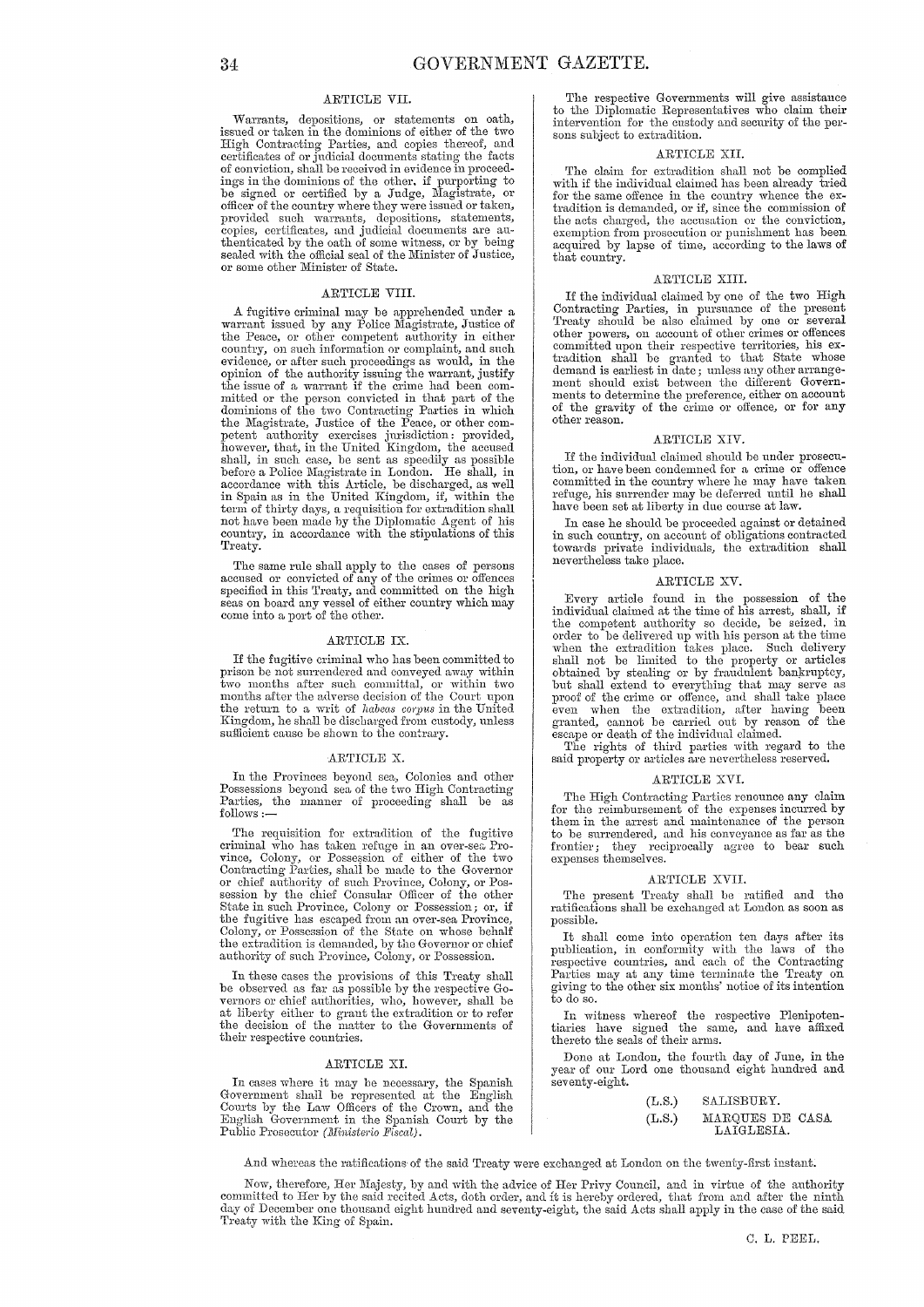No. 274, - C.S.O.

# *Colonial Secretal'Y's Office, Perth, 3ra Febmary, 1879.*

I T is hereby notified, that on the recommenda-<br>tion of the Local Roads Board for the<br>Next have District His Excellence the Corewood Northam District, His Excellency the Governor has been pleased to declare the undermentioned Road to be a Main Road, in accordance with the provisions of the 34th Victoria, No. 26.

## By His Excellency's Command, ROGER TUCKFD. GOLDSWORTHY. Colonial Secretary.

The Road extending Northward from Northam<br>Church from the North West boundary of the Townsite via Green Hills to Sinclair's Causeway.

No. 270.-C.S.0.

#### *Colonial Secreta·J'Y's Office, Perth, 31st January, 1879.*

**TENDERS** (endorsed "Tender for Shoeing<br>
Police Horses,") will be received at this<br>
Office until name of Friday, the 7th Fahmann Office until noon of Friday, the 7th February next, from persons willing to contract for shoeing the Police Horses at Perth, during the year 1879.

Tenders to state the rate per set and for removes.

Police Horses to be shod to the satisfaction of the officer in charge.

Horses not in the Police Force, but the property of the Local Government, must be shod at the same rate as Police Horses.

The Government do not bind themselves to accept the lowest or any tender; and will require the guarantee of two responsible persons for the due performance of the Contract.

Forms of Tender may be had on application to the various Resident Magistrates, and at the Public Offices, Perth; and no tender will be entertained unless rendered on the prescribed form.

By His Excellency's Command, ROGER TUCKFD. GOLDSWORTHY, Colonial Secretary.

No. 260.-C.S.0.

#### $Colonial$  Secretary's Office, *Perth, 21st January, 1879.*

**TIMENTERS** (endorsed "Tender for painting Buoys at........." as the case may be) will be received at this Office until noon of Saturday, the 15th day of February next, from persons willing to lift, clean, tar, paint, and replace all Buovs in the ports of Fremantle, Geraldton, and Albany.

Full particulars can be obtained from Harbor Masters Fremantle and Albany, and Government Resident, Geraldton.

The Government do not bind themselves to accept the lowest or any tender, and will require the guarantee of two responsible persons for the due performance of the Contract.

Forms of Tender may be had on application to the various Resident Magistrates, and at the Public Offices, Perth; and no tender will be entertained unless rendered on the prescribed form.

By His Excellency's Command, ROGER TUCKFD. GOLDSWORTHY, Colonial Secretary. No. 271.-C.S.0.

*Colonial Secretary's Office,* Perth, 1st February, 1879.

IS Excellency The Governor has been<br>pleased to appoint Mr. A. W. MOULTON<br>to be District Begistrar of Births Deaths, and to be District Registrar of Births, Deaths, and Marriages for the Blackwood District, vice G. de Courcy Lefroy, Esquire, deceased.

## By His Excellency's Command,

ROGER TUCKFD. GOLDSWORTBY, Colonial Secretary.

No. 261.-C.S.0.

*Colonial Secretar·y's Office, Perth, 21st January, 1879.* 

Excellency The Governor has been pleased to appoint the following gentlemen to be visitors to the Lunatic Asylum, Fremantle :-

J. G. SLADE, ESQUIRE, J.P.

J. F. STONE, ESQUIRE, J.P.

L. W. CLIFTON, ESQUIRE, J.P.

By His Excellency's Command, ROGER TUCKFD. GOLDSWORTHY, Colonial Secretary.

> $Department of Public Works,$ *Perth, 19th January, 1879.*

TENDERS (endorsed "Tender for Goods Shed, &c.," will be received at this Office until noon of Tuesday, the 18th February, from persons willing to erect Goods Sheds, and lay Tram Rails, &c., at Bunbury Jetty.

Tenders to state the shortest time in which the work will be performed.

Plan and Specification may be seen at the Office of the Resident Magistrate, at Bunbury.

The Government do not bind themselves to accept the lowest or any tender, and will require the guarantee of two responsible persons for the due performance of the Contract.

Forms of Tender may be had on application to the various Resident Magistrates, and at the Public Works' Office, Perth, where Plans, Specifications, Conditions, and full particulars can be obtained.

No tender will be entertained unless on the prescribed form.

> JAS. H. THOMAS, Director of Public Works.

 $Comptroller's$  Office, *1J'l'ernantle, 1st 1J'eb1'ua1'y, 1879.* 

CERTIFICATES of Freedom have been issued to the undermentioned Convicts, whose sentences have expired:-

> Reg. No. 8860 Robert Gough ,, 9834 Martin Narey

A CONDITIONAL Release has been issued to the undermentioned Convict :-

Reg. No. 10090 John Martin

HIS Excellency the Governor has been pleased to revoke the Tickets-of-Leave of the undermentioned Convicts:-

Reg. No. 6145 Matthew Molyneux " 9203 James Hurley ", 9668 Robert Black

> JOHN F. STONE, Comptroller.